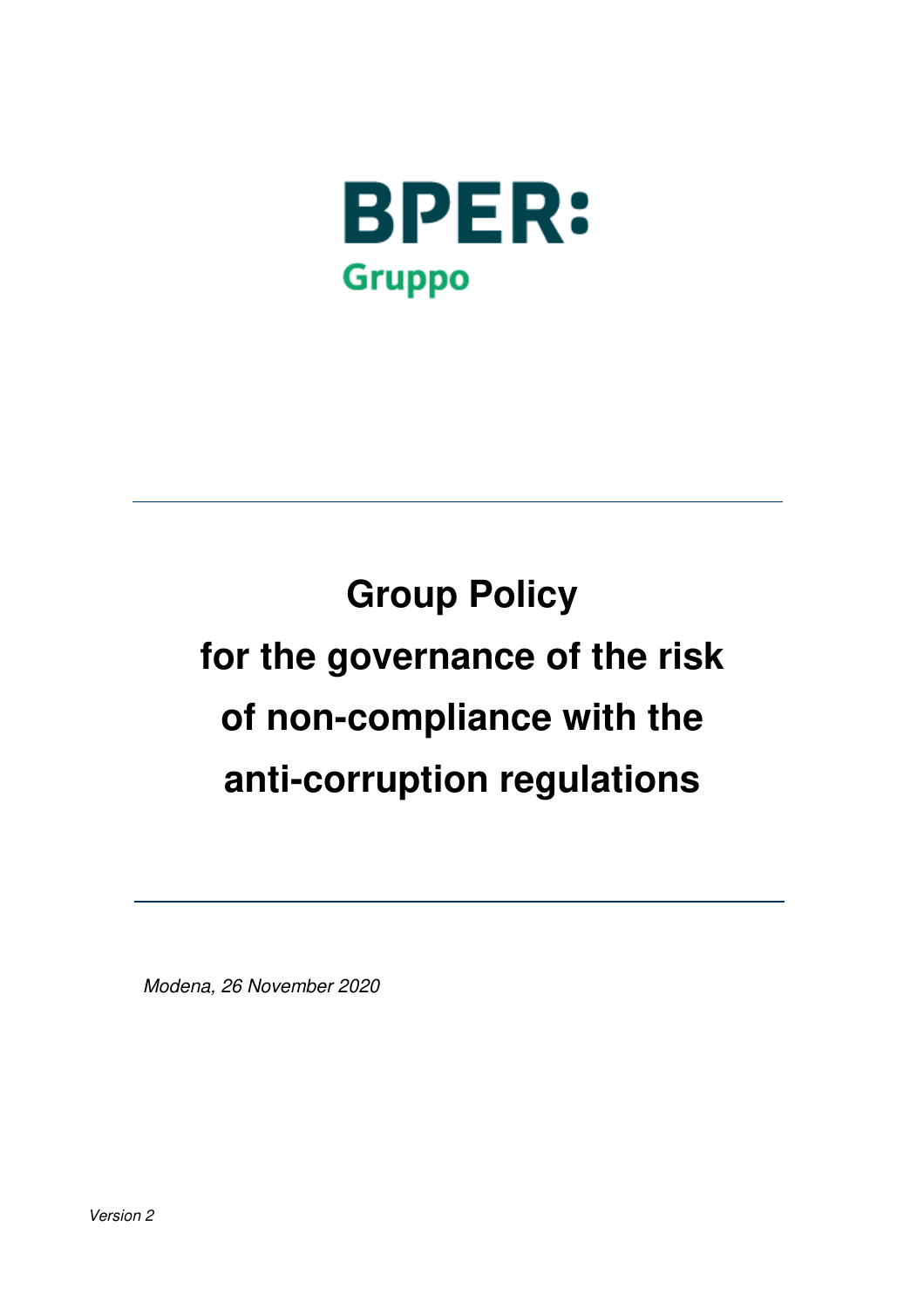# **CONTENT**

| $\overline{2}$ |       |  |  |  |
|----------------|-------|--|--|--|
| 3              |       |  |  |  |
|                | 3.1   |  |  |  |
|                | 3.2   |  |  |  |
|                | 3.3   |  |  |  |
|                | 3.3.1 |  |  |  |
|                | 3.4   |  |  |  |
|                | 3.5   |  |  |  |
| 4              |       |  |  |  |
|                | 4.1   |  |  |  |
|                | 4.2   |  |  |  |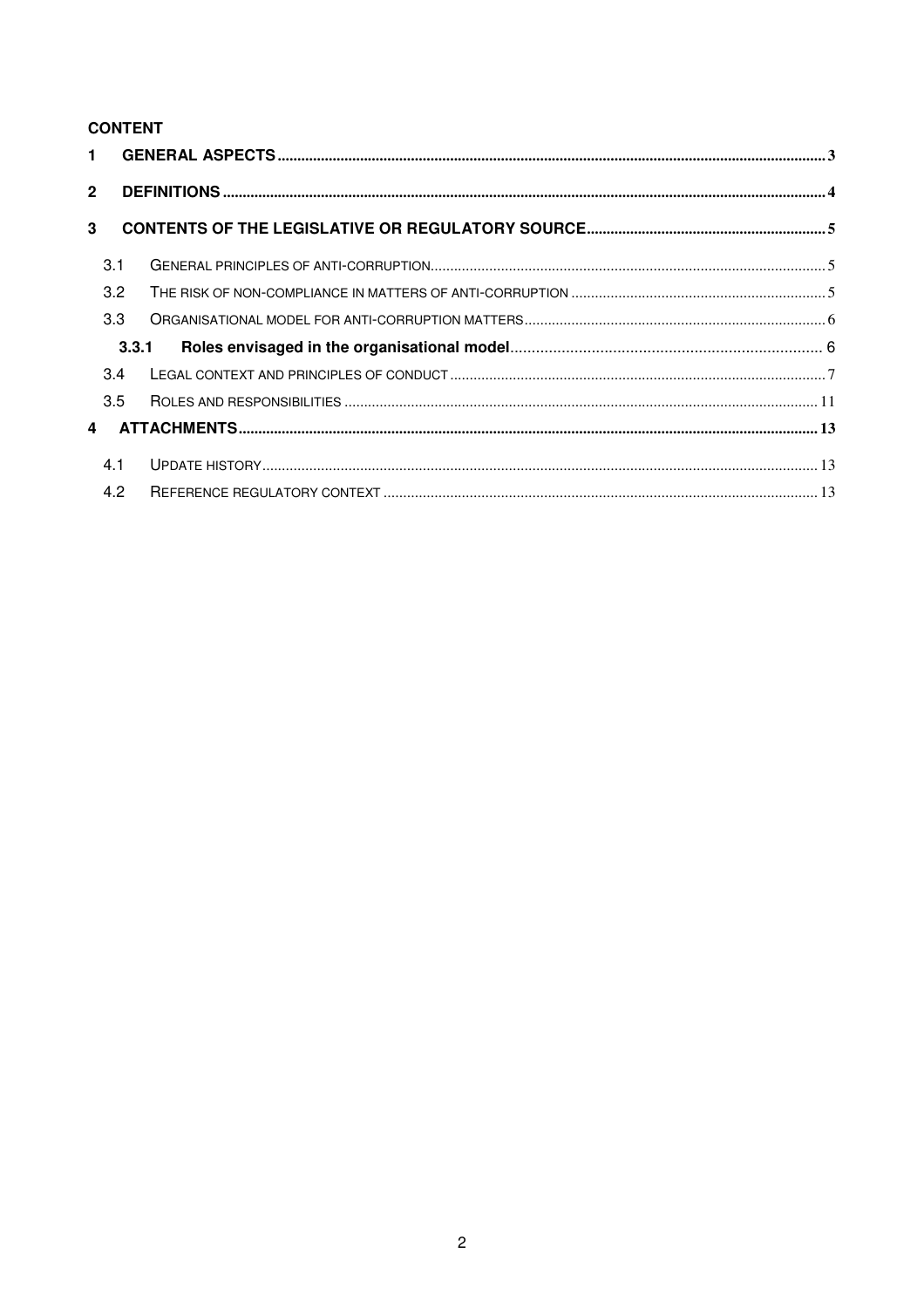# **1 General aspects**

#### **Summary of main topics covered/changes made**

The Group Policy for the governance of the risk of non-compliance with the anti-corruption regulations<sup>1</sup>:

- lays down principles and rules to identify and prevent potential "acts of corruption" (as defined below), protecting the integrity and reputation of the Group,
- provides general information on the measures that each Group Company must adopt to identify, mitigate and manage the risk of corruption,

in compliance with the rules and principles provided for by the relevant legislation and on the basis of the principles and provisions of the current "Group Policy for the management of non-compliance risk", among other things.

Compared with the previous version, this document has been updated with:

- $\Box$  an explanation of the oversight model;
- $\Box$  adjustments to reflect the latest organisation chart and function chart;
- $\Box$  further safeguards against bribery and corruption.

#### **Drafted by:**

Compliance Function

#### **Approved by:**

Board of Directors

#### **Banks**<br> **Banks**<br> **Companies**<br> **Companies**<br> **Companies**<br> **Companies**<br> **Companies**<br> **Companies**<br> **Companies**<br> **Companies IT aligned Instrumental Financial and Credit Other subsidiaries x BPER Banca x X Modena Terminal x Adras x** | Modena Terminal **x** | Adras **x** | Nadia **x** | Nadia **x** | Nadia **x** | Nadia **x** | Nadia **x** | Nadia **x** | Nadia **x** | Nadia **x** | Nadia **x** | Nadia **x** | Nadia **x** | Nadia **x** | Nadia **x** | Nadia **x** | Nadia **x** | Na **x** Banco di Sardegna **x** Nadia **x** Emil-Ro Factor **x** Ivi **x** Sardaleasing<br> **x** Sardaleasing<br> **x** Finitalia **x** Tholos **x x** Finitalia<br>**x** BPER Credit Management **X Non Credit x** BPER Credit Management **Foreign x** Estense Cov. Bond **x** Arca Holding **x** BPER Bank Luxembourg **x x x** Estense CPT Cov. B. **x** Arca Fondi SGR **x** Estense CPT Cov. B.<br>**x** Optima Sim

**x** BPER Trust Company

#### **Recipients of the document:**

l

<sup>&</sup>lt;sup>1</sup> hereinafter also "Policy" or "Anti-Corruption Policy"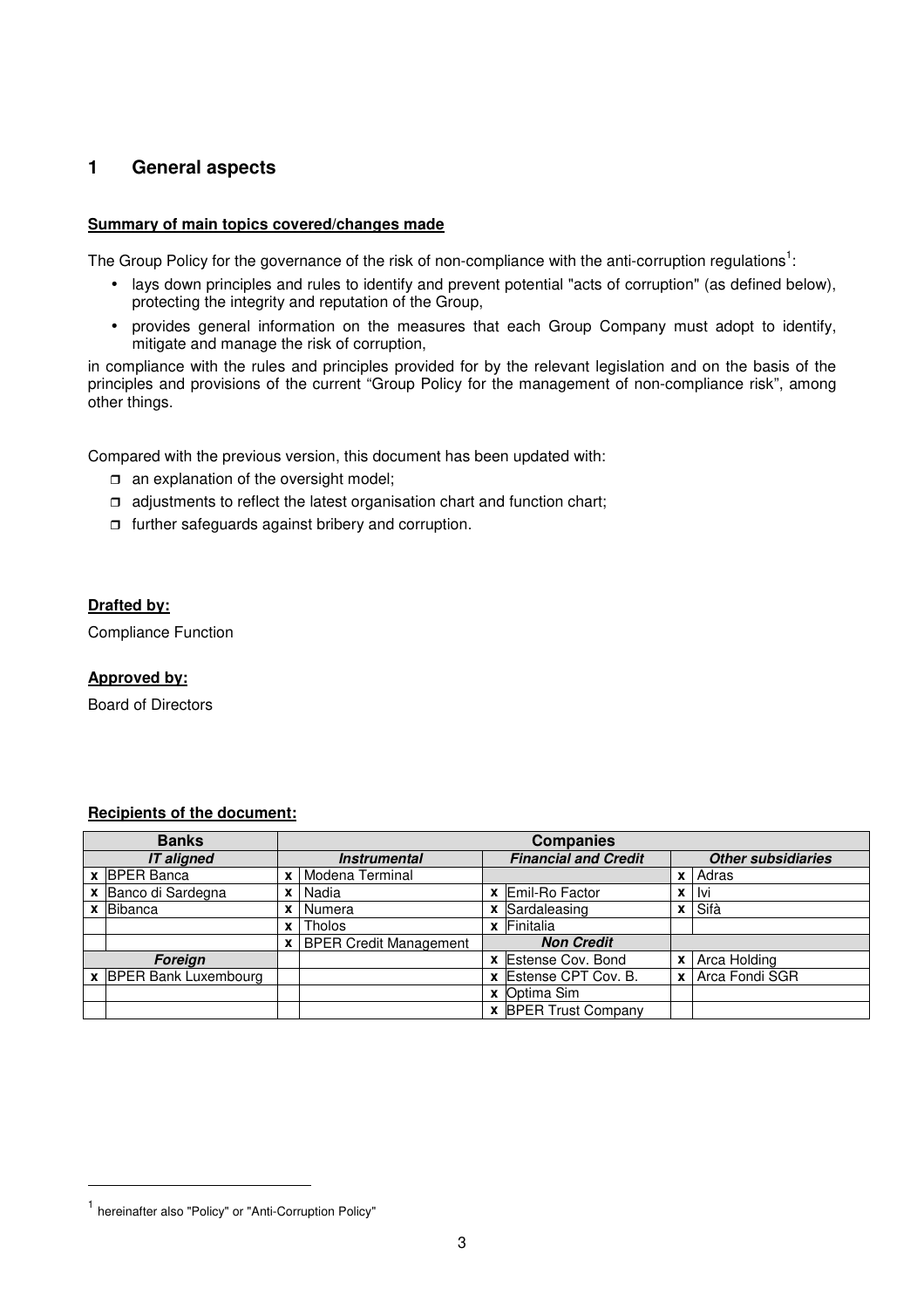# **2 Definitions**

**Act of corruption:** an act of corruption means giving, offering, promising, receiving, accepting, requesting or soliciting money, gifts or other benefits in order to obtain or maintain an undue advantage in carrying out the company's business activities, regardless of:

- whether the recipient of the act of bribery is a public official or a private citizen and regardless of their nationality,
- the place where the act is carried out,
- whether or not the act actually does result in an undue advantage or improper service by a function or activity.

Payments aimed at obtaining concessions, as well as any attempt or incitement to carry out one of the above acts or aiding and abetting of them are also considered acts of corruption.

Corruption as an offence can lead not only to judicial proceedings against the persons involved, but also to proceedings by the Judiciary or by the Supervisory Authority against their superiors, if they have breached their duties of supervision, and against the companies for which they work. This applies in the country where the act of corruption took place, as well as in other countries where the Group carries on its business. All of this can cause considerable damage to the reputation of the Group Company and to the Group itself, as well as to customers' trust in its integrity.

**Third Party:** means any person, natural or legal, other than an employee who, upon payment of a commission, carries out any of the following activities in favour of one or more Group companies:

- start-up and/or development of business activities;
- initiatives to support the creation or maintenance of existing business activities;
- provision of services aimed at obtaining licences, rental agreements, permits, visas or other government or regulatory documents;
- any activity similar or analogous to those described above.

Regardless of what name is given to them, the following are considered Third Parties:

- consultants
- agents
- collaborators
- business promoters
- representatives.

On the other hand, the following are not considered Third Parties:

- distributors who buy Group products as the principal counterparties, for the sole purpose of reselling them to their customers;
- brokerage firms or other regulated companies with equivalent status, whose function is to facilitate transactions between market counterparties.

**Sensitive processes:** this refers to operational areas in which the Group has identified a higher risk of corruption.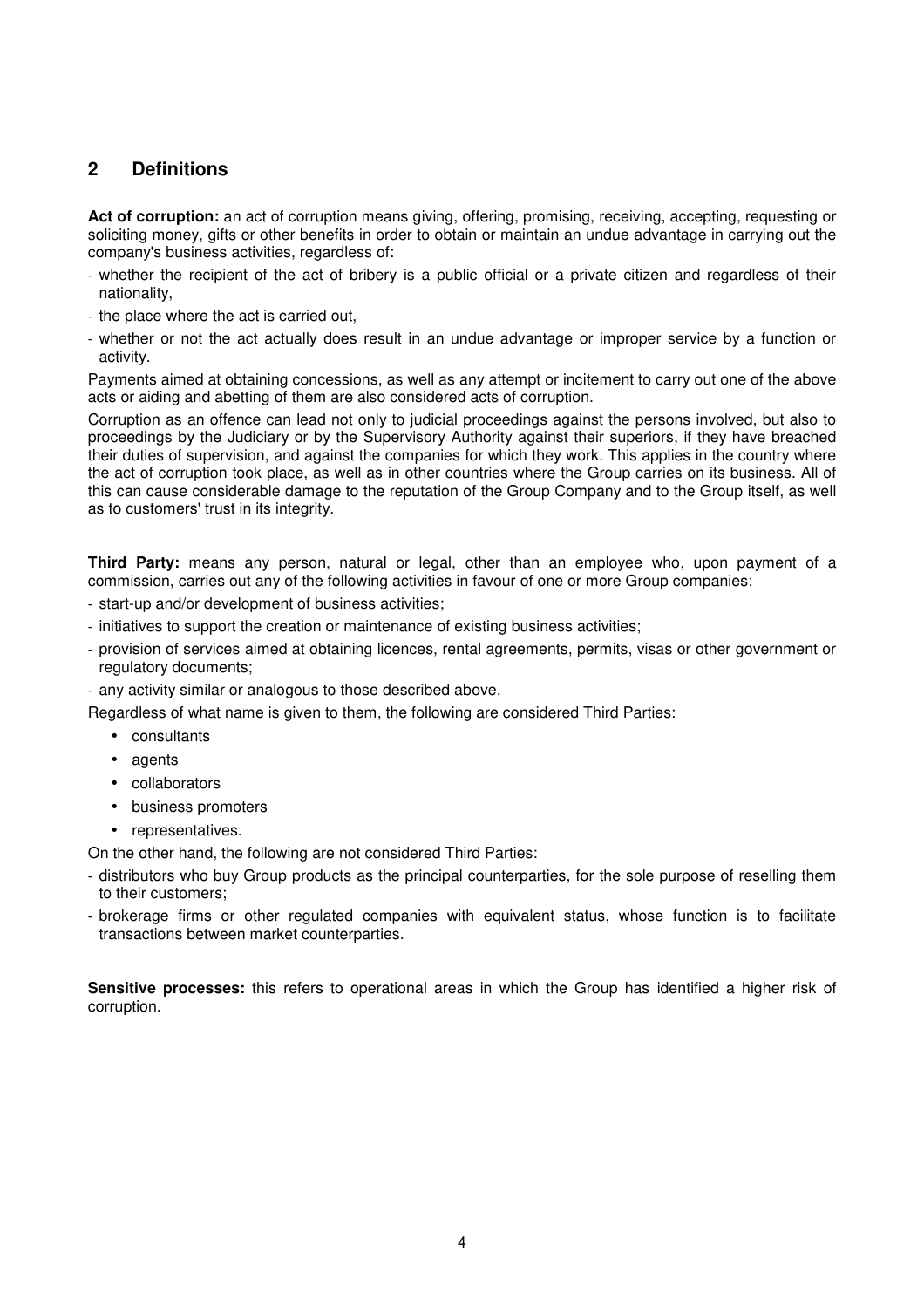# **3 Contents of the legislative or regulatory source**

In compliance with the rules and principles established by the relevant legislation and on the basis of what is laid down in the "Guidelines to the Group's internal control system" and in the "Group Policy for the management of non-compliance risk", this source describes the guidelines that BPER Banca has established in its capacity as Parent Company to fight all forms of corruption.

Corruption may take the following forms:

- bribery (i.e. making an offer to corrupt);
- corruption (i.e. acceptance of an offer to corrupt);
- corruption in which a public sector person is involved ("public sector corruption") or perpetrated in relations between private persons ("private sector corruption");
- corruption to convince a person to carry out an act contrary to one's own duties ("self-corruption");
- corruption to convince a person to carry out their duty ("improper corruption");
- corruption "before" or "after" completion of official acts.

### **3.1 General principles of anti-corruption**

The Group carries on its activities with the aim of providing banking and financial services to its customers with the maximum integrity, which in turn is expressed in the principles of professionalism, diligence, honesty, fairness and responsibility.

In line with these principles - and in accordance with the values and restrictions contained in the Code of Ethics and the Organisation and Management Model adopted pursuant to Legislative Decree no. 231/2001 the Group does not tolerate:

- any type of corruption, in whatever form, manner or jurisdiction it manifests itself;
- any conduct involving the offer or acceptance of money or other benefits directly or indirectly with the aim of inducing or rewarding the performance of a function/activity or its omission.

Such conduct is not tolerated, even if it involves payments of small amounts to accelerate, foster or ensure the execution of a routine activity or, in any case, one that is envisaged as part of the recipient's duties (socalled "facilitation payments").

For example, types of benefits that cannot be given include free goods and services (with the exception of what is specifically allowed in terms of gifts, entertainment expenses and charitable donations), hiring someone who is not qualified for the position, providing credit at conditions that do not comply with the principles of sound and prudent management and, more generally, all transactions that generate a loss for the Group and a profit for the recipient (e.g. unjustified write-off of a debt position and/or applying discounts or conditions that are not in line with market parameters).

Group personnel who are involved in an act of corruption or who facilitate it taking place, or who act in a manner that does not comply with the regulatory provisions and/or this Policy, are subject to disciplinary measures in accordance with the rules and contractual provisions governing their specific employment relationship.

Similarly, with reference to external parties, the Group terminates any kind of relationship with third parties who in dealings with Group companies violate the rules on the fight against corruption, including this Policy, in accordance with the specific clauses included in the contracts, without prejudice to the right to claim compensation if such behaviour causes real damage to the Group.

#### **3.2 The risk of non-compliance in matters of anti-corruption**

The risk of non-compliance with the anti-corruption regulations is the risk of incurring administrative sanctions, committing criminal offences or generating reputational damage for non-compliance with the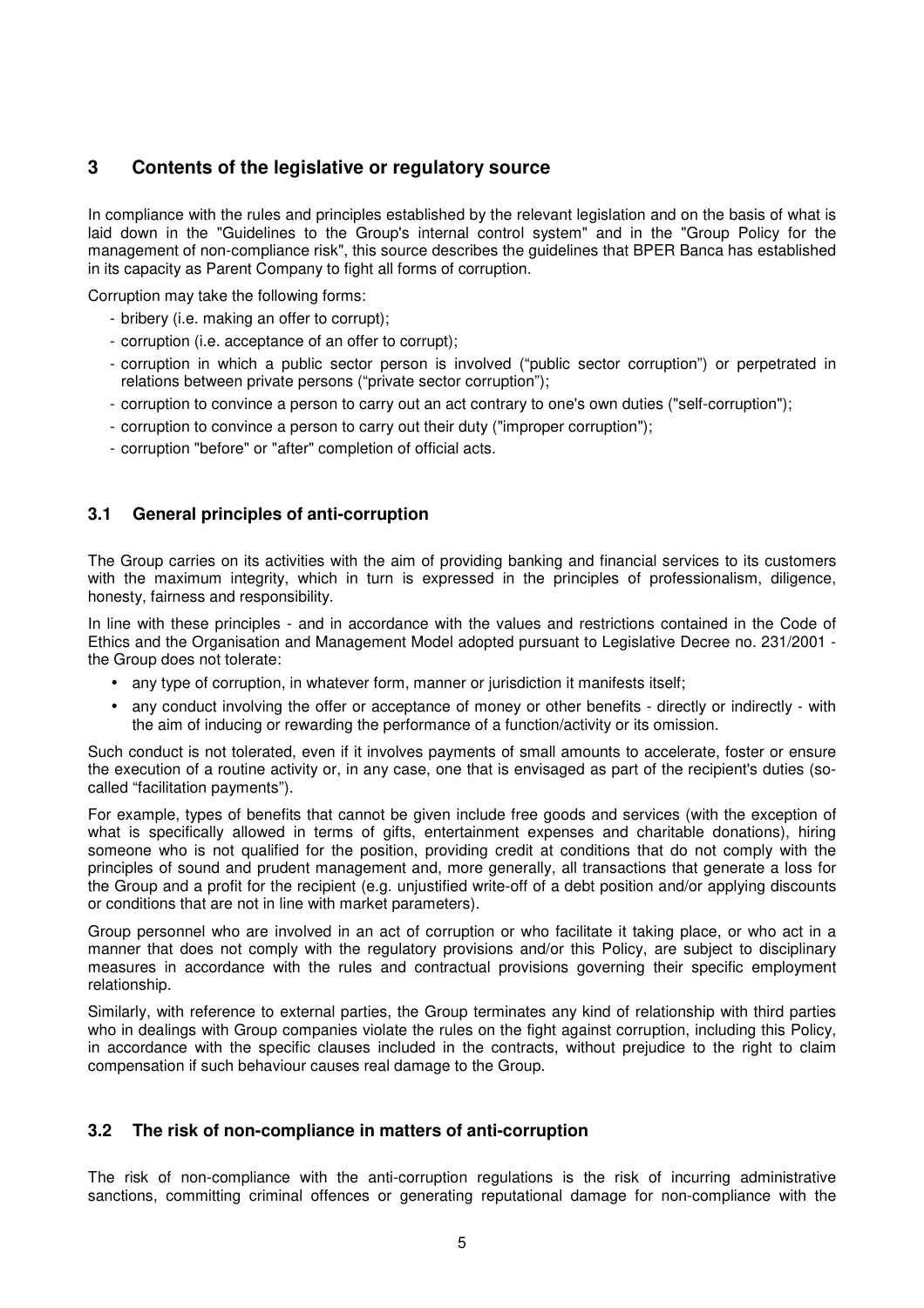provisions and obligations established by the specific legislation, which concerns the following in particular: the offer or acceptance, directly or indirectly, of money or other benefits that could influence the recipient, in order to induce or reward the performance of a function/activity or its omission.

Strategic decisions at Group level on risk governance are the responsibility of the Parent Company's corporate bodies. The decisions made take account of the operational specifics and related risk profiles of each Group company, in order to establish an integrated and consistent risk management policy.

In this regard, the BPER Group has adopted a risk governance model according to which each risk is assumed on a decentralised basis, but under the coordination and guidance of the Parent Company, while risk management activities are carried out centrally by the Parent Company.

BPER Banca, as the Parent Company, is responsible for laying down guidelines for the governance of noncompliance risk for the entire Banking Group.

The Parent Company has been assigned the following responsibilities:

- to ensure adequate implementation of the model for governing non-compliance risk at both individual Group company and consolidated level;
- to ensure that the model for governing non-compliance risk is prepared in accordance with the guidelines of the Supervisory Authorities, taking into account the specific characteristics of the Group and of the individual Group companies that make it up;
- to pursue the allocation of loans in accordance with qualitative indications established by the Board of Directors;
- implementation of these principles takes place by adopting the model for governing the risk of noncompliance with anti-corruption regulations formalised in this Policy, which guarantees:
	- clarity in the assignment of roles and responsibilities,
	- separation between the functions responsible for the processes of risk assumption and operational management from those responsible for the management and control of the risk of noncompliance, guaranteeing the independence of roles and responsibilities.

Implementation of the guidelines laid down by the Parent Company takes place according to the principles of graduality and proportionality according to the specific characteristics of the various companies belonging to the Group and falling within its scope of consolidation.

## **3.3 Organisational model for matters of anti-corruption**

Consistently with the responsibilities listed above, the Board of Directors of the Parent Company has adopted a centralised Group organisational model for the management and monitoring of the risk of noncompliance with the regulations in question.

Each Company is in any case required to issue instructions that are consistent with the activity that it carries on: the managers of organisational units have the task of ensuring that their staff comply with the obligations.

## **3.3.1 Roles envisaged in the organisational model**

The organisational model requires the following roles to be identified:

- for the banks and companies governed by Italian law, a Group Anti-Corruption Manager, identified in the person of the Compliance Function's Head of Banking and Investment Services. Within the Compliance Function and with the support of the organisational units under their management, this person is involved in:

- drafting and updating the Anti-Corruption Policy which gives all Group Banks/Companies common guidelines for the prevention of corruption;
- identifying areas of risk and defining control measures to guarantee more streamlined planning of controls more consistent with the actual needs of the Group, benefiting from a wealth of information across the board, not only about the processes, but also about the overall management of risk;
- carrying out assessments/checks and defining any improvements that may be needed;
- periodic updating of the so-called "sensitive processes" to ensure the definition of control measures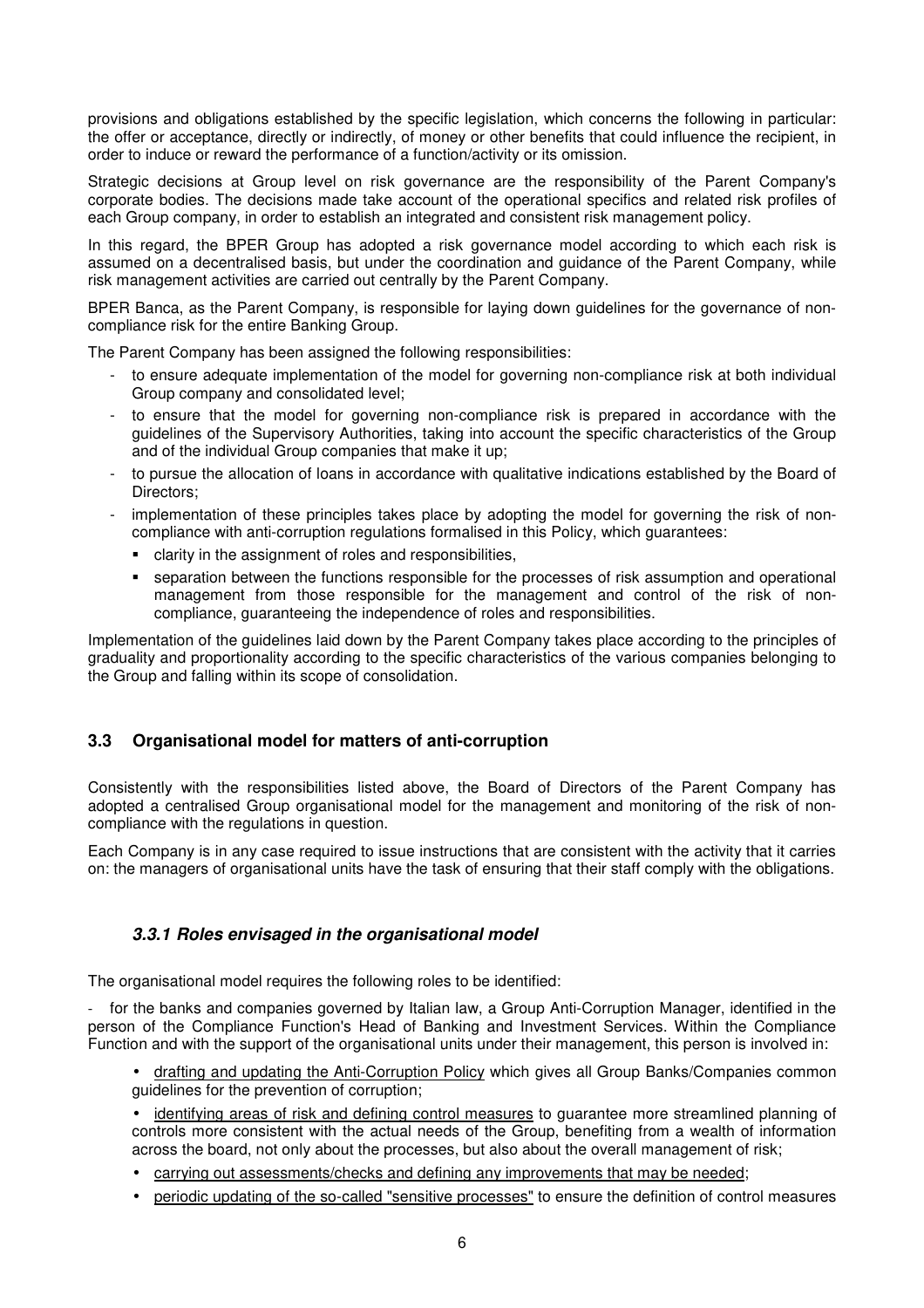that are fully integrated with the Group's internal control system;

- advising the organisational units;
- $\bullet$  sending periodic reports<sup>2</sup> to the Corporate Bodies regarding the adequacy and effectiveness of internal procedures and exposure to the risk of corruption;

for the banks and companies governed by Italian law, the Anti-Corruption Contact Person, who is responsible for liaison and close collaboration with the Group Manager;

- for the foreign companies, on the other hand, the office of Anti-Corruption Manager has to be assigned in accordance with local rules and regulations.

# **3.4 Legal context and principles of conduct**

The Parent Company has identified the following operational areas in which there is the highest risk of corruption:

- **gifts and entertainment expenses**
- **charitable donations and sponsorships**
- **relationships with third parties** (suppliers and others who collaborate with the Group, special agreements and definition of commercial accords or contracts for services, including banking, with, for example, public entities and state-owned enterprises)
- **purchase, management and sale of equity investments and other assets**
- **staff recruitment**
- **purchase, management and sale of real estate.**

In order to ensure implementation of the general principle of "zero tolerance" to corruption, all Group companies have to comply with the following general rules in the management of operating processes in these areas:

- separation of duties with a proper distribution of responsibilities and adequate approval levels to avoid functional overlaps or operational allocations that concentrate critical activities in a single person;
- clear and formal assignment of powers and responsibilities, with an express indication of operating limits in line with the duties assigned and the positions held within the organisational structure;
- correct procedures for carrying out activities;
- traceability of deeds, operations and transactions through adequate documentary or IT support;
- decision-making processes linked to predefined objective criteria (e.g. existence of supplier registers, processes with objective criteria for staff assessment and selection, etc.);
- existence and traceability of control and supervisory activities carried out on company transactions;
- information initiatives for employees and training for managers and directors on the regulatory requirements and contents of this Policy.

Compliance with administrative and accounting procedures and internal control procedures relating to financial flows is also essential for effective anti-corruption activities to ensure that payments and transactions are accurately recorded and reflected in the books and records of the company concerned.

To this end, the Group has defined organisational and control rules as well as specific guidelines to guarantee a true and fair representation of the results of operations.

Lastly, in the areas where the risk of corrupt behaviour is particularly sensitive, as an additional preventive measure, Group policy is to rotate staff who have dealings with third parties.

#### **Gifts and entertainment expenses**

l

The Group does not tolerate the use of gifts and entertainment expenses to influence the recipient's independence of judgement or, in any case, to gain preferential treatment; it is therefore forbidden to:

 $2$  As part of the periodic information flows envisaged for the Compliance Function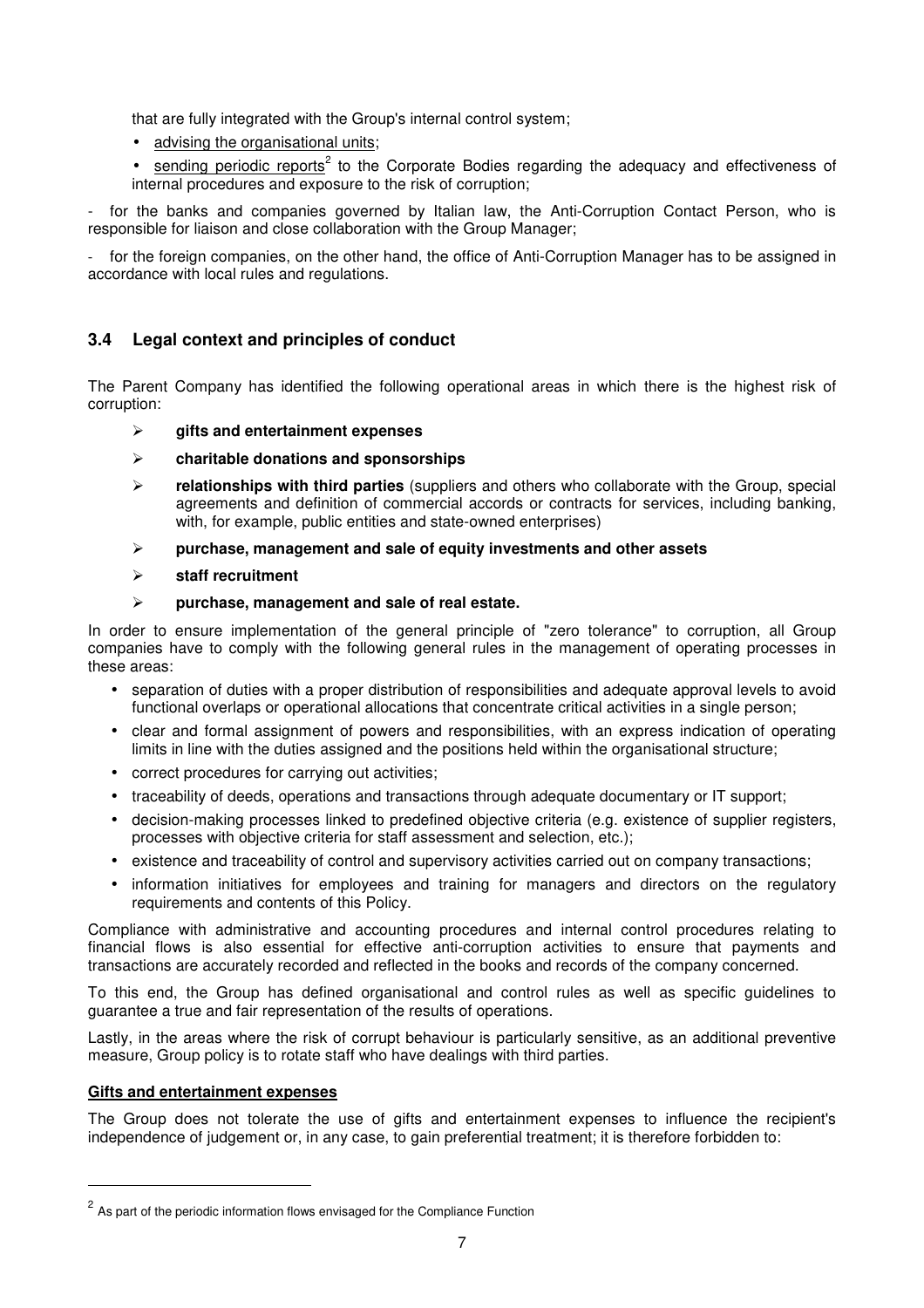- distribute gifts, promise or grant benefits of any kind exceeding a maximum courtesy value, quantifiable according to ordinary custom and type of commercial relationship<sup>3</sup>, or interpretable as a means used to obtain preferential treatment in the performance of any function and/or activity related to the Group;
- accept for oneself or for others gifts exceeding a maximum courtesy value or any other benefit that goes beyond ordinary practices of commercial and/or institutional courtesy or, in any case, if it is aimed at compromising independence of judgement and operational fairness.

Acts of commercial and/or institutional courtesy of a value not exceeding ordinary custom and type of commercial relationship, gifts or any other benefit (e.g. invitations to sporting events, shows and entertainment, free tickets, etc.), coming from or intended for the same person/entity as defined in the Group regulations relating to the process.

Any gifts or other benefits of a value higher than that established by Group regulations may be admissible, in consideration of the profile of the donor and/or beneficiary and, in any case, within the limits of reasonableness.

The annual limits for gifts and other benefits do not apply to entertainment expenses for lunches, refreshments, events and other forms of hospitality, which see the participation of corporate representatives and staff of the Bank, providing they are strictly related to the business relationship and reasonable with respect to commonly accepted commercial and/or institutional courtesy practices.

In no case can the gifts consist of sums of money. The gifts and other benefits distributed by the Bank/Company to the same person/entity must reflect corporate standards, as far as possible.

In any case, the following minimum standards must be respected:

- gifts and entertainment expenses are the subject of specific internal regulations governing roles, responsibilities and spending powers;
- gifts and entertainment expenses are adequately traced (with an indication of their nature and purpose, beneficiary, type and value of the gift/expense, approval if necessary).

#### **Charitable donations and sponsorships**

The Group does not use charitable donations and sponsorships to obtain preferential treatment, so when these activities are involved, it operates in a transparent and accountable manner, adopting procedures aimed at avoiding potentially corrupt behaviour.

In any case, the following minimum standards must be respected:

- charitable donations and sponsorships are to be given on the basis of what is indicated in the specific internal regulations governing roles, responsibilities and spending powers;
- disbursements in the form of charitable donations or sponsorships may have as beneficiaries only entities duly established in accordance with the law and whose activities do not conflict with the ethical principles of the Group; in the case of charitable donations, the entities must not be for profit;
- sponsorship initiatives cannot generally be accompanied by charitable donations unless approved by the board of management;
- political parties and movements and their organisational structures, trade union and patronage organisations<sup>3</sup> cannot be recipients of payments, except for specific initiatives of particular social, cultural or scientific importance, which must be approved by the board of management;
- an adequate verification must be carried out on the beneficiary in order to:
	- analyse the type of entity and the purpose for which it was established;
	- verify the reliability and reputation of the beneficiary, with particular attention to criminal records and/or charges;
	- verify any requirements needed to operate in compliance with the applicable legislation;
	- identify any risks associated with the beneficiary;
- the beneficiary must formally undertake to comply with the applicable anti-corruption regulations and the principles contained in this Policy;
- all payments must be approved by the persons entitled to do so on the basis of the current system of powers and delegations;

l

<sup>&</sup>lt;sup>3</sup> BPER's Code of Ethics, art. 13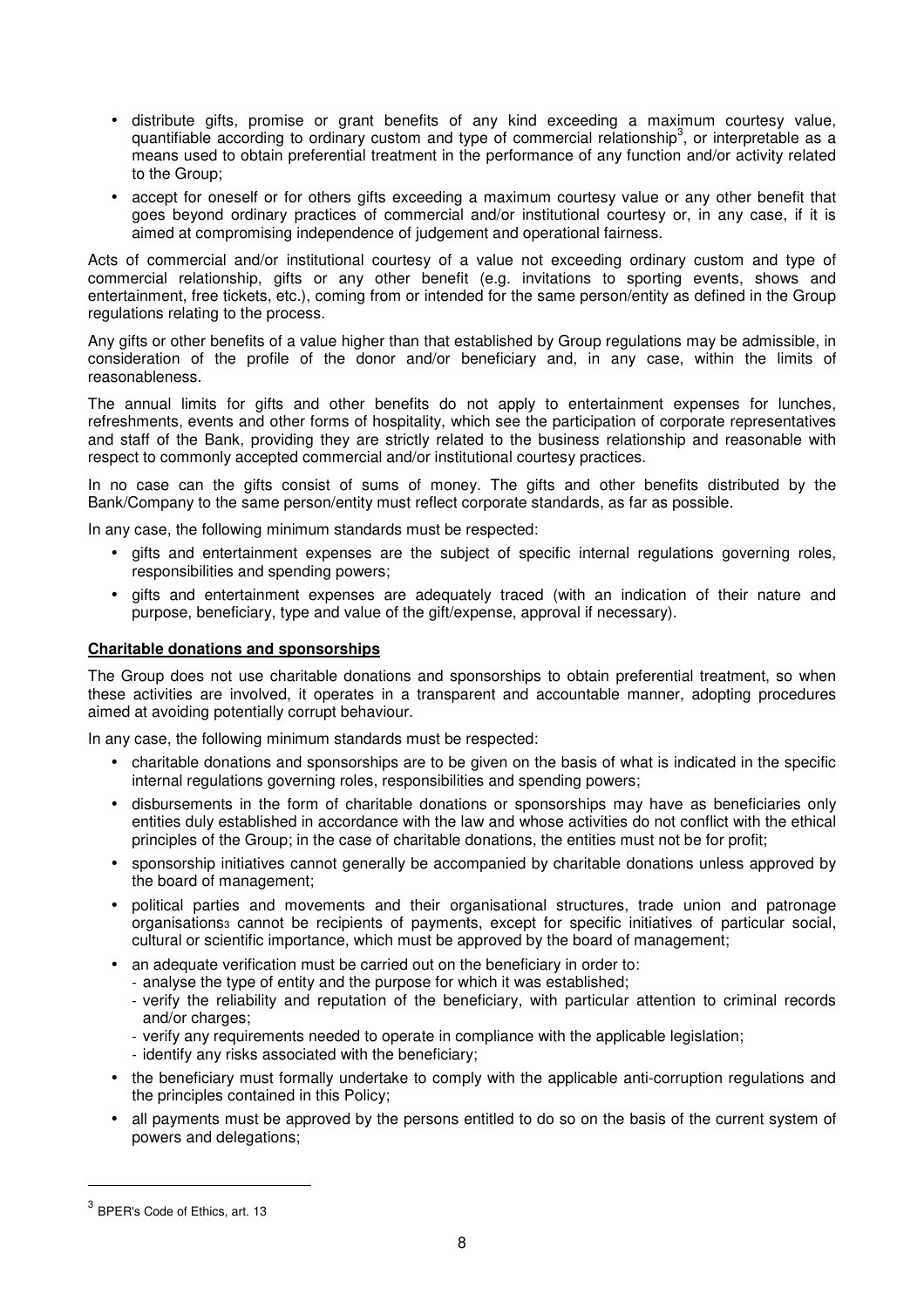- payments must be made exclusively to a current account in the name of the beneficiary; it is not allowed to make payments in cash, in a country other than the one where the entity is based or to another person other than the entity;
- tracing of initiatives must be ensured, as well as the filing, physical or electronic, of all the documentation relating to the obligations carried out as part of the management of charitable donations and sponsorships (nature and purpose, checks carried out, approval process, payment), so as to allow the reconstruction of the reasons and responsibilities.

#### **Relations with third parties**

The Group has dealings with third parties - suppliers, agents, consultants, professionals, commercial partners, self-employed workers or other people who collaborate with the Group to help carry out its activities - after evaluating their professionalism, competence, competitiveness and integrity, basing such relationships on the utmost fairness, adopting procedures aimed at avoiding potentially corrupt conduct.

In any case, the following principles must be respected:

- the start of the relationship must be preceded by an adequate due diligence in order to:
	- identify, in the case of a company, the chain of control, the beneficial owners and those who perform management and control activities, as well as its economic and financial situation;
	- verify the reliability and reputation of the third party, with particular attention to criminal records and/or charges, in the case of companies, of the beneficial owners and those who perform management and control activities;
	- ascertain the specific skills and experience needed to fulfil the contract;
	- verify any requirements needed to operate in compliance with the applicable legislation;
	- identify any risks associated with the third party;
- the contract governing the relationship must contain a commitment by the third party to comply with the applicable anti-corruption regulations and the principles contained in the Policy, with the Group having the right, in the event of non-fulfilment, to request early termination of the relationship and compensation for any damages;
- the contract governing the relationship must contain a commitment by the third party to report to the Head of the Group's reference structure any request for money or other benefits, formulated by anyone, of which they might be the recipient, or of which they become aware, with a view to them performing or omitting to perform a function/activity in relation to fulfilment of the contract;
- payments must be made exclusively to a current account in the name of the third party that has the relationship and the current account ought, preferably, to be with a Group bank. If accounts are opened with the Group, the due diligence obligations relating to the chain of control, the beneficial owners, those who perform management and control activities and the reputation of the third party, as defined above, are considered fulfilled;
- it is not allowed to make payments in cash, nor payments in a country other than the one where the third party is based or to another person other than the third party.

As regards the procurement procedures for goods and services and the conferral of professional assignments (e.g. legal, fiscal, technical, labour law, administrative, organisational consultancy, mediation, agency or various intermediation assignments, etc.), the following additional minimum standards must be complied with:

- the procurement of goods, services and professional services must be subject to specific internal regulations governing roles, responsibilities and spending powers;
- approval of the purchase request, granting of the assignment, completion of the contract and issuing the order are the sole responsibility of those with suitable capacities based on the system of powers and delegations;
- suppliers of goods and services or professionals are chosen from the names selected on the basis of criteria identified in the context of internal regulations, through a tender or in any case through the acquisition of multiple offers; the internal legislation identifies in which cases it may be possible to derogate from this principle for specific needs and with justified reasons (for example, specific consultancy assignments and legal services);
- any sub-contracting of activities to third parties is contractually subject to prior consent by the structure that stipulated the contract;
- authorisation for payment of the invoice/fee note is up to those with the right spending powers and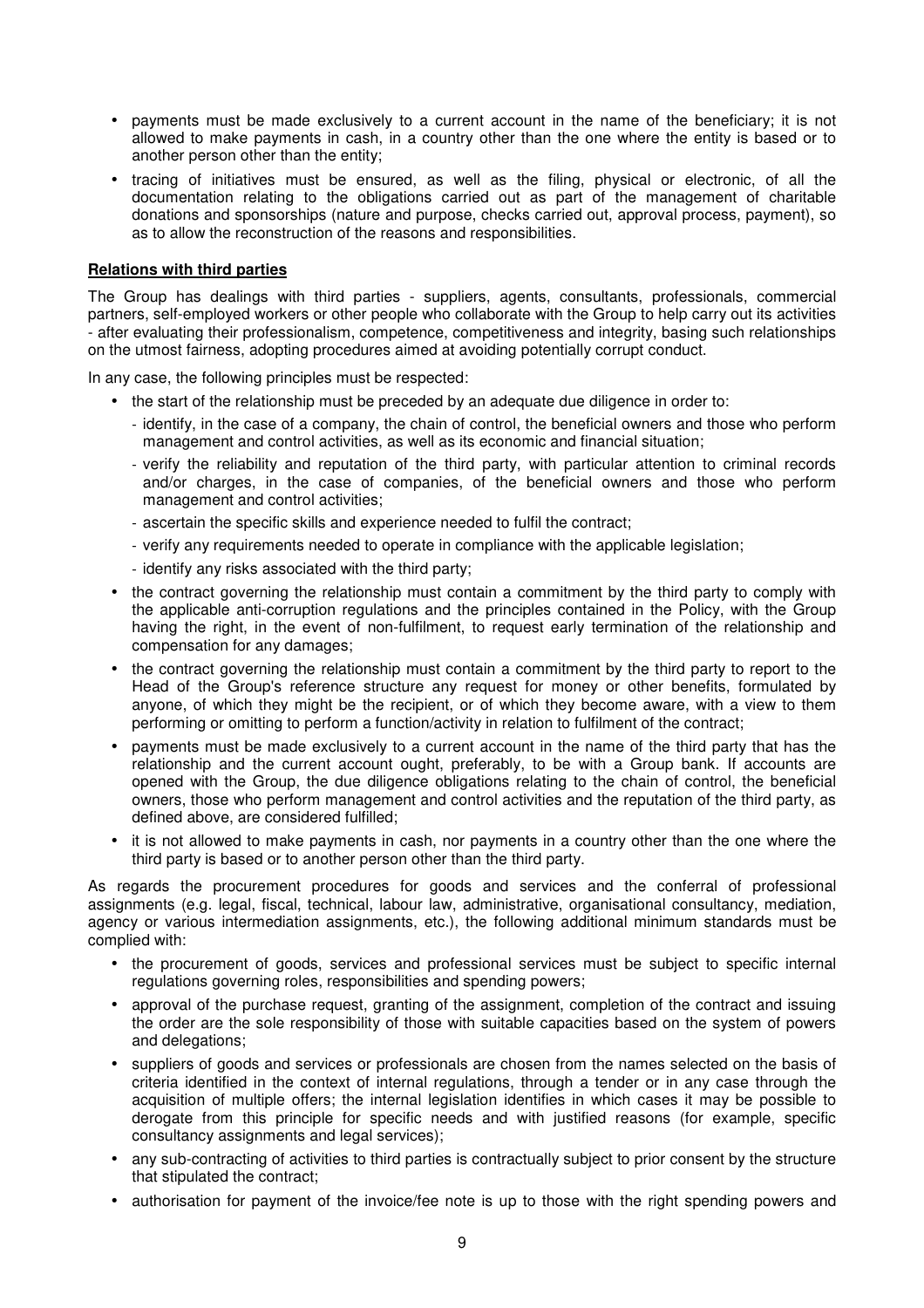must be supported by a declaration regarding the quality of the goods supplied/service provided with respect to the contractual terms and the consequent adequacy of the amount requested; in any case, it is not allowed to make payments that are not adequately justified in the context of the contractual relationship;

- the various phases of processes must be carried out by different and clearly identifiable persons and must be supported by a "maker and checker" mechanism;
- tracing of the activity must be guaranteed (with particular reference to the motivation for the choice of the supplier of goods and/or services or the professional, as well as the relevance and adequacy of the expense), as must the physical or electronic filing of all documentation regarding the obligations carried out in the procurement of goods, services and professional services to allow the reconstruction of the reasons for the choices made and the relative responsibilities.

#### **Purchase, management and sale of equity investments and other assets**

The Group does not tolerate non-transparent conduct, aimed at obtaining or granting preferential treatment in the context of transactions for the purchase, management and sale of equity investments (direct or indirect, qualified or unqualified investments in the capital of other companies and other similar forms of investment), as well as other assets (such as non-performing loans, business units, or assets and legal relationships identified en bloc).

This principle is particularly relevant in the following areas:

- $\Box$  feasibility studies for transactions and/or the identification of business opportunities;
- management of pre-contractual relationships, performance of preparatory activities for the stipulation of contracts and their completion;
- management of obligations related to the purchase, management and sale of equity investments and other assets.

In any case, the following minimum standards must be respected:

- the purchase, management and sale of equity investments and other assets must be subject to specific internal regulations governing roles, responsibilities and spending powers;
- adequate approval levels must be predefined, with the identification, within the system of powers and delegations, of the persons who can exercise authorisation and/or negotiation powers in precontractual, contractual and relationship management;
- adequate due diligence must be carried out on the investee companies and on the counterparty, according to criteria similar to those adopted for third parties;
- the various phases of these activities must be carried out by different and clearly identifiable persons and must be supported by a "maker and checker" mechanism; tracing of the activities must be guaranteed, as must the physical or electronic filing of all documentation to allow the reconstruction of the reasons and responsibilities.

#### **Staff recruitment**

The Group applies methods for recruiting staff that are based on fairness, without any form of favouritism. In this context, the Group operates in a transparent and documentable manner, adopting procedures to avoid potentially corrupt behaviour.

In any case, the following minimum standards must be respected:

- staff recruitment must follow the specific internal regulations governing roles, responsibilities and spending powers;
- the staff recruitment process must be centralised in a dedicated structure, which assesses the needs of the structures making the hiring request in line with the budget and internal development plans;
- the selection must be made from a shortlist of potential candidates, except in the case of qualified specialist personnel, protected categories or managerial positions;
- the selection must be supported by the collection, also by electronic means, of standardised information, which makes it possible to profile each candidate in the same way;
- the comparative evaluation of candidates must be carried out based on criteria of competence, professionalism and experience in relation to the role for which the person is being hired;
- the hiring must be preceded by checks on the reliability and reputation of the candidate, with particular attention to criminal records and/or charges against them;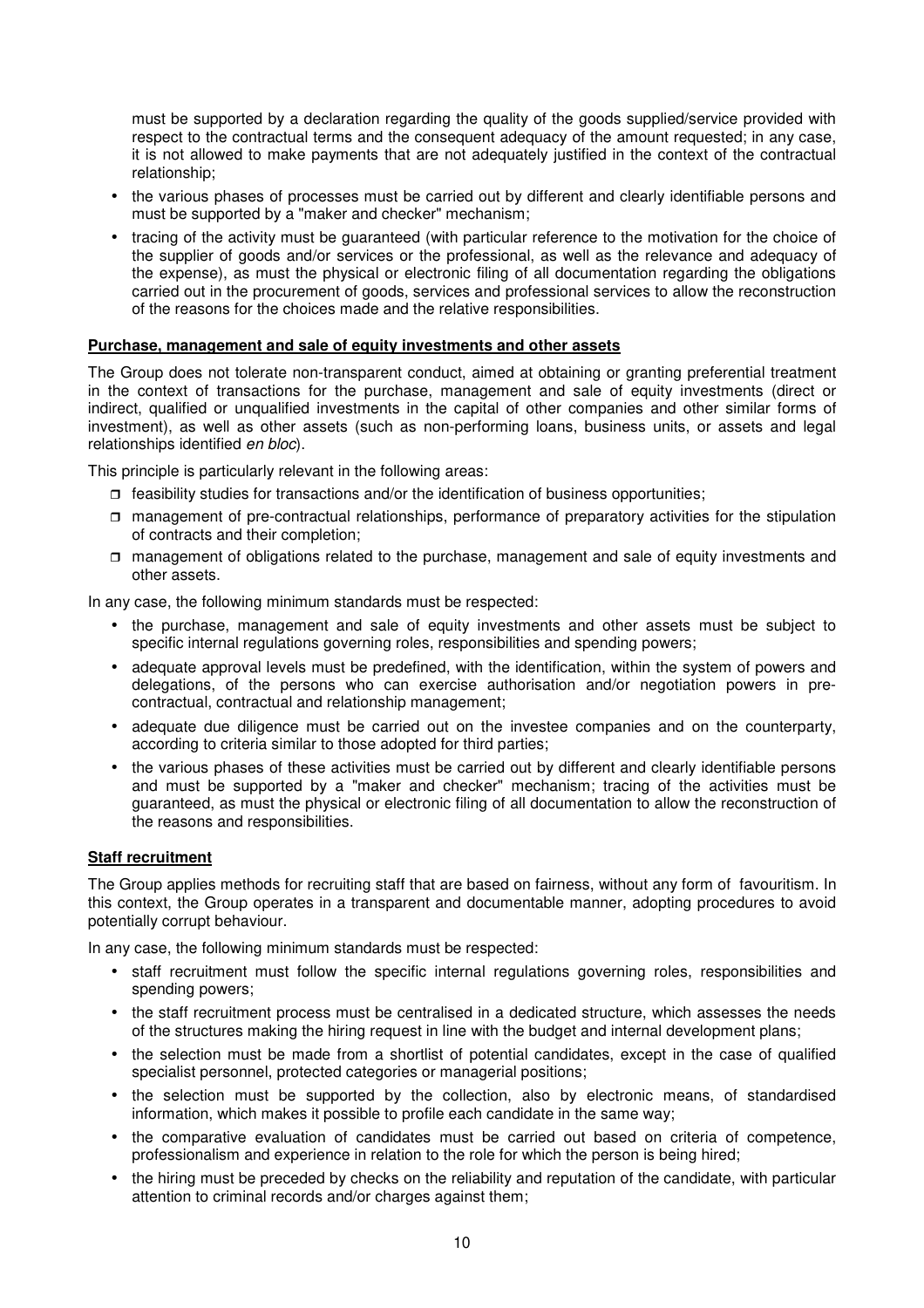- any risks associated with the candidate must be identified;
- adequate approval levels must be predefined, with the identification, within the system of powers and proxies, of those expressly empowered to authorise the hiring of staff, also in relation to the importance of the position within the organisation;
- the various phases of these activities must be carried out by different and clearly identifiable persons and must be supported by a "maker and checker" mechanism;
- tracing of the activities must be guaranteed, as must the physical or electronic filing of all documentation relating to the formalities carried out as part of the selection and recruitment of staff (curriculum, application form, employment contract, etc.), to allow the reconstruction of the reasons for the choices made and the related responsibilities.

#### **Purchase, management and sale of real estate**

The Group adopts transparent real estate management methods that mitigate the risk of preferential treatment. This principle is particularly relevant in the following areas:

- $\Box$  identification and selection of investment or divestment opportunities
- $\Box$  acquisition, management and sale of properties
- $\Box$  rental management.

In the context of these activities, the Group expressly rejects any conduct that involves the promise, concession or acquisition of real estate at terms other than market conditions or to unduly favour the pursuit of personal or Group interests or that could be interpreted as corrupt behaviour.

In any case, the following minimum standards must be respected:

- the purchase, management and sale of real estate assets as well as rental management must be subject to specific internal regulations governing roles, responsibilities and spending powers;
- adequate approval levels must be predefined, with the identification, within the system of powers and delegations, of those expressly empowered to authorise and/or negotiate the purchase, management and sale of real estate assets and the management of rentals;
- adequate due diligence must be carried out on the counterparty, according to criteria similar to those adopted for third parties;
- a check must be made of the adequacy of the purchase or sale price of a property, as well as of the rental income or expense compared with the market value, using independent expert appraisals in cases where the due diligence shows that there is a potential risk of corruption;
- the various phases of these activities must be carried out by different and clearly identifiable persons and must be supported by a "maker and checker" mechanism;
- tracing of the activities must be guaranteed, as must the physical or electronic filing of all documentation relating to the formalities carried out as part of the purchase, management and sale of real estate assets or the management of rentals to allow the reconstruction of the reasons and responsibilities.

#### **3.5 Roles and responsibilities**

#### **- Parent Company:**

| <b>Corporate body/Unit</b> | <b>Operational areas</b> | <b>Description of Roles and Responsibilities</b>                                                                                                                                                                                                                                                                                                       |  |
|----------------------------|--------------------------|--------------------------------------------------------------------------------------------------------------------------------------------------------------------------------------------------------------------------------------------------------------------------------------------------------------------------------------------------------|--|
|                            |                          | • Establishes clear guidelines and obligations so that business<br>relationships are based on sound and prudent management, as<br>well as on criteria of good faith and fairness.                                                                                                                                                                      |  |
| <b>Board of Directors</b>  | All                      | • Defines:<br>- uniform guidelines and rules for Group companies to comply<br>with the regulation in question;<br>- organisational measures and instructions that make up a<br>series of controls for the prevention of non-compliance risk,<br>including the identification of the Group Anti-Corruption<br>Manager.<br>- adequate information flows. |  |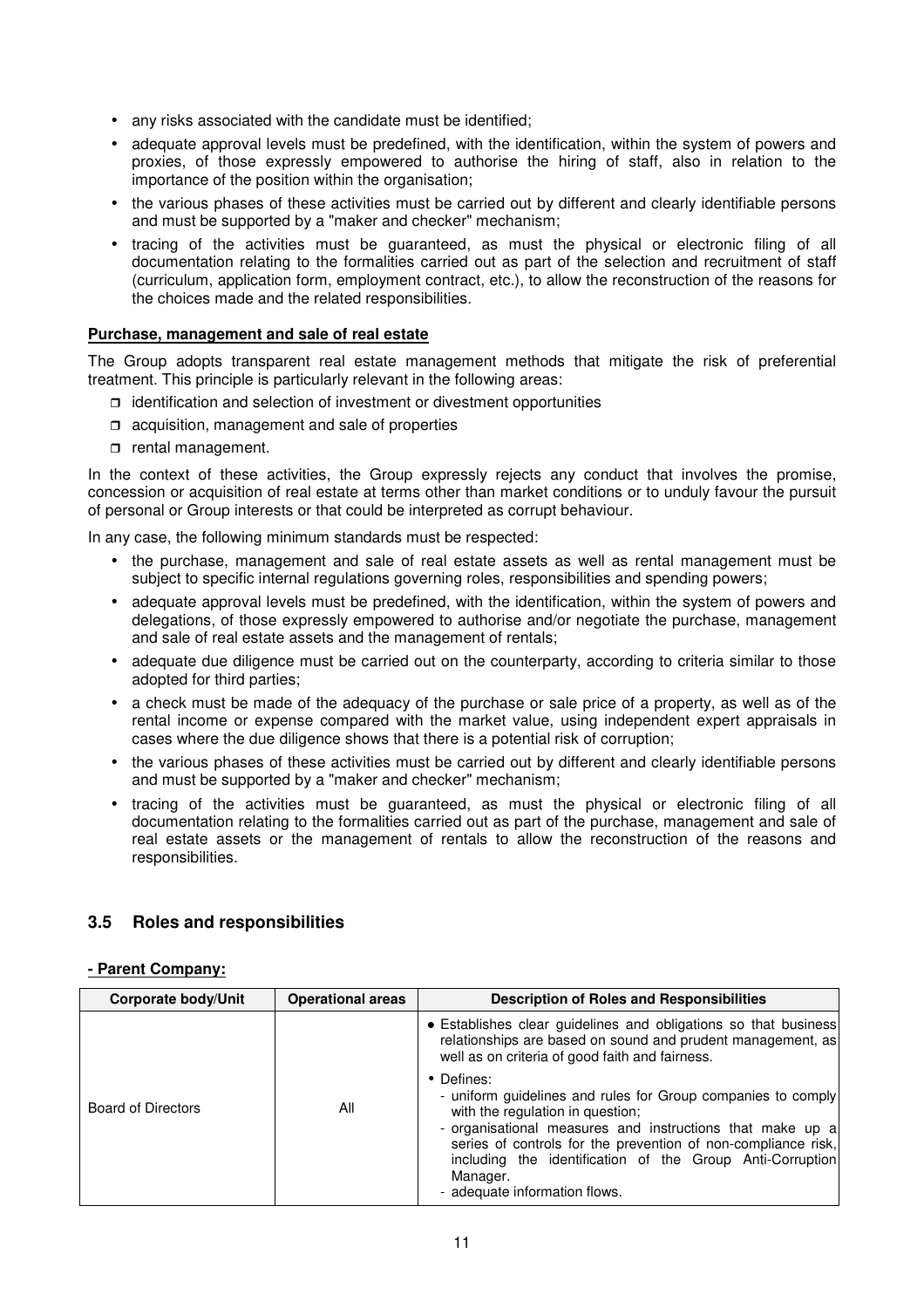|                                                                                                                                                      | All                                         | • Drafts and periodically updates the internal regulation (e.g. Anti-<br>Corruption Policy) which explains the processes, roles and<br>responsibilities defined for the purpose of monitoring the risk of<br>corruption;                                                        |  |  |
|------------------------------------------------------------------------------------------------------------------------------------------------------|---------------------------------------------|---------------------------------------------------------------------------------------------------------------------------------------------------------------------------------------------------------------------------------------------------------------------------------|--|--|
|                                                                                                                                                      |                                             | • Identifies the operational areas in which there is a high risk of<br>corrupt behaviour and, for each of them, defines the general<br>principles and measures for managing the risk of corruption;                                                                             |  |  |
| Group Anti-Corruption<br>Manager                                                                                                                     |                                             | • Periodically assesses the adequacy and effectiveness of<br>internal processes and procedures, addressing the activities<br>aimed at remedying any weaknesses that may be found;                                                                                               |  |  |
|                                                                                                                                                      |                                             | • Offers advice to the organisational units on implementation of<br>the provisions on managing the risk of corruption;                                                                                                                                                          |  |  |
|                                                                                                                                                      |                                             | • Supports the Human Resources Department in defining<br>adequate personnel training and information procedures;                                                                                                                                                                |  |  |
|                                                                                                                                                      |                                             | • Supplements the periodic reports that the Compliance Function<br>sends to the Board of Directors on the adequacy and<br>effectiveness of internal procedures for the purpose of<br>monitoring the risk of corruption.                                                         |  |  |
| <b>External Relations and CSR</b>                                                                                                                    | Gifts and<br>entertainment<br>expenses      | • Defines the general rules and procedures to avoid improper<br>conduct in terms of gifts or other benefits and entertainment<br>expenses.                                                                                                                                      |  |  |
| Office                                                                                                                                               | Charitable<br>donations and<br>sponsorships | • Defines the general rules and procedures to avoid improper<br>conduct in the provision of benefits and/or sponsorships.                                                                                                                                                       |  |  |
| - Chief Operating Officer<br>- Demand and Planning Cost<br>Department<br>- General Manager Support<br>- Cost Governance Office                       | Relations with<br>third parties             | • Define and oversee general guidelines and rules to avoid<br>improper conduct in the process of planning, management and<br>control of spending, as well as in relations with third parties,<br>such as suppliers, consultants, business partners and<br>professionals.        |  |  |
| - Companies and Corporate<br><b>Finance Department</b><br>- Coordination Office for<br>Territorial Agreements and<br>Entities                        | <b>Relations with</b><br>third parties      | • Define and oversee general guidelines and rules to avoid<br>improper conduct in relationships with organisations that<br>provide collective guarantees to facilitate companies in<br>accessing credit and with the treasury departments of public<br>entities.                |  |  |
| <b>Chief Business Officer</b><br>- Distribution Planning and<br><b>Marketing Department</b><br>- Strategic Marketing and<br>Value Proposition Office | Relations with<br>third parties             | · Define and oversee general guidelines and rules to avoid<br>improper conduct in the handling of agreements/relationships<br>with commercial partners, manufacturers and third-party<br>companies.                                                                             |  |  |
| <b>Chief Human Resource</b><br>Officer                                                                                                               | Staff recruitment                           | • Defines and oversees general guidelines and rules on the<br>subject of staff recruitment with a view to avoiding improper<br>conduct. It also coordinates and supports training and<br>information activities, defined periodically together with the<br>Compliance Function. |  |  |
| Purchase,<br>Real Estate Management<br>management and<br>sale of properties                                                                          |                                             | • Defines and oversees general guidelines and rules on the<br>management of properties.                                                                                                                                                                                         |  |  |
| Purchase, manage-<br>ment and sale of<br>- Chief Strategic Officer<br>- Equity Investments Office<br>equity investments<br>and other assets          |                                             | • Defines and oversees general guidelines and rules regarding<br>the management of equity investments and other assets.                                                                                                                                                         |  |  |

## **- Other Group Companies:**

-

| <b>Corporate body/Unit</b>                            | Area | Description of Roles and Responsibilities                                                                              |
|-------------------------------------------------------|------|------------------------------------------------------------------------------------------------------------------------|
| <b>Anti-Corruption Contact</b><br>Person <sup>4</sup> | All  | Provides liaison for information, representation and, when<br>required, operational support on corruption regulations. |

<sup>&</sup>lt;sup>4</sup>The appointment is compatible with that of the Compliance Contact Person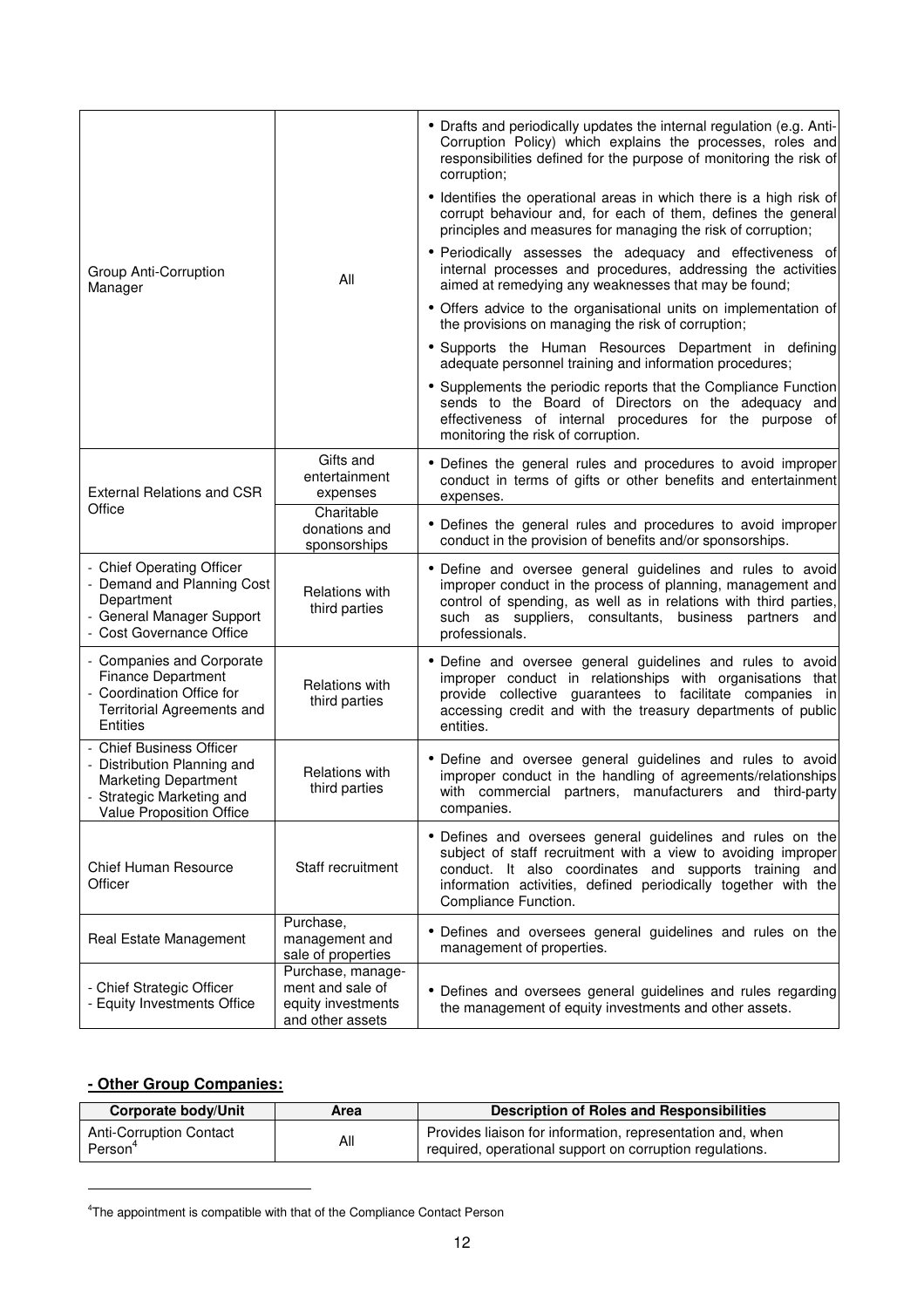# **4 Attachments**

## **4.1 Update history**

The update history is shown below:

| <b>Version</b> | <b>Approval date</b> | <b>No. Directive</b> | <b>Summary of amendments</b> |
|----------------|----------------------|----------------------|------------------------------|
| .0             | 20/12/2018           | 06/2018              | Emanation                    |

## **4.2 Reference regulatory context**

#### **External regulations:**

The Group's approach to combating corruption is inspired by the founding principles contained in the relevant conventions, as well as international best practices. In this context, the following references are of particular importance:

- Organization for Economic Cooperation and Development (OECD), "Convention on Combating Bribery of Foreign Public Officials in International Business Transactions", 1997;
- United Nations Organization (hereinafter, "United Nations" or "UN"), "Convention Against Corruption", adopted with resolution 58/4 of 31 October 2003;
- European Council,"Criminal Law Convention on Corruption" and "Civil Law Convention on Corruption", 1999;
- Council of the European Union, "Framework Decision 2003/568/JHA of the Council of 22 July 2003 on the fight against corruption in the private sector", 2003;
- The Wolfsberg Group, "Wolfsberg-Anti Corruption Guidance", 2011;
- International Chamber of Commerce, "ICC Rules on Combating Corruption", 2011;
- Transparency International, "Business Principles for Countering Bribery, a Multi-Stakeholder Initiative led by Transparency International", 2013;
- G-20, "2015-16 G20 Anti-Corruption Implementation Plan", 2014.

It also takes into consideration the specific national legislation, namely:

- Law no. 190 of 6 November 2012;
- Legislative Decree no. 38 of 15 March 2017;
- Criminal Code arts. 318 "Corruption for the exercise of the function", 319 "Corruption for an act contrary to official duties", 319-ter "Corruption in judicial acts", 322 "Instigation to corruption";
- Italian Civil Code art. 2635 "Corruption between private individuals".

#### **Internal regulations:**

- Code of Ethics adopted by Group Companies pursuant to Legislative Decree 231/2001;
- Map of offences and related examples, adopted by each Group Company pursuant to Legislative Decree 231/2001;
- Internal Code of Conduct of the BPER Group;
- Organisation, Management and Control Model adopted by each Group Company pursuant to Legislative Decree 231/2001;